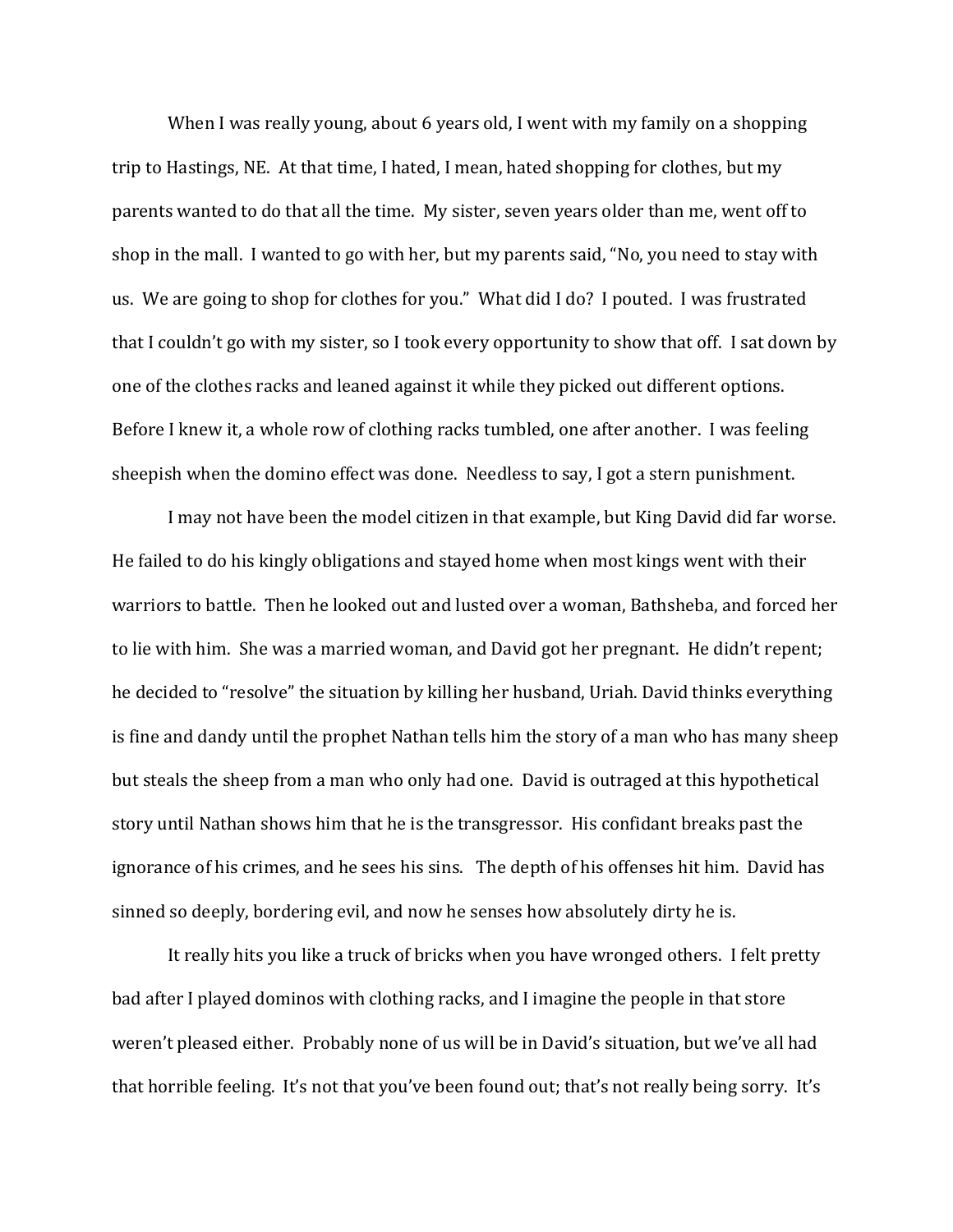that you recognize that you have hurt others so deeply you care about, and you feel absolutely filthy. You have broken relationship, and you have hurt person in their vulnerability. It could be a spouse, it could be a friend, it could just be another person that you have wronged, and it burns to see the hurt in the others' eyes. Often you would do anything to take that feeling away, for the way they have been injured comes back and injures your heart at the same time. It was from this kind of inward hurt that tradition says David wrote Psalm 51. The entire psalm speaks of pain and This is one of seven Penitential Psalms in the Christian tradition. This one is almost formulaic of the path to forgiveness. It begins with a confession of the sin, followed by a prayer for healing, a prayer for restoring relationship with God, praising God's mercy, and thinking about what God desires of sinners, according to the New Interpreter's Bible Commentary. We see in this passage what it means to be truly repentant and to seek forgiveness.

 We need forgiveness to be whole. The first thing you might think when you see that painful look in another's eyes is to heal that wound as quickly as possible, for everyone's sake. We wrench with guilt when there is something that just eats at the heart. We need to get our wrongdoings off our chests, or we get literally sick with frustration and pain. We cannot escape the fact that our sinful nature breaks relationship with those around us, those we depend upon, those we love, those we trust. We will hurt others, unfortunately. But it's not just about the community around us. When we have hurt our neighbor, we have also sinned against God. The two are inseparable. "Against you...alone I have sinned," says the psalm, when David had neglected his duties, killed a man, and committed adultery. It need not be that deep. If I were to say an insensitive word to my fiancée, that would be a sin against God who loves us both and seeks our mutual goodness. Even if I were to curse